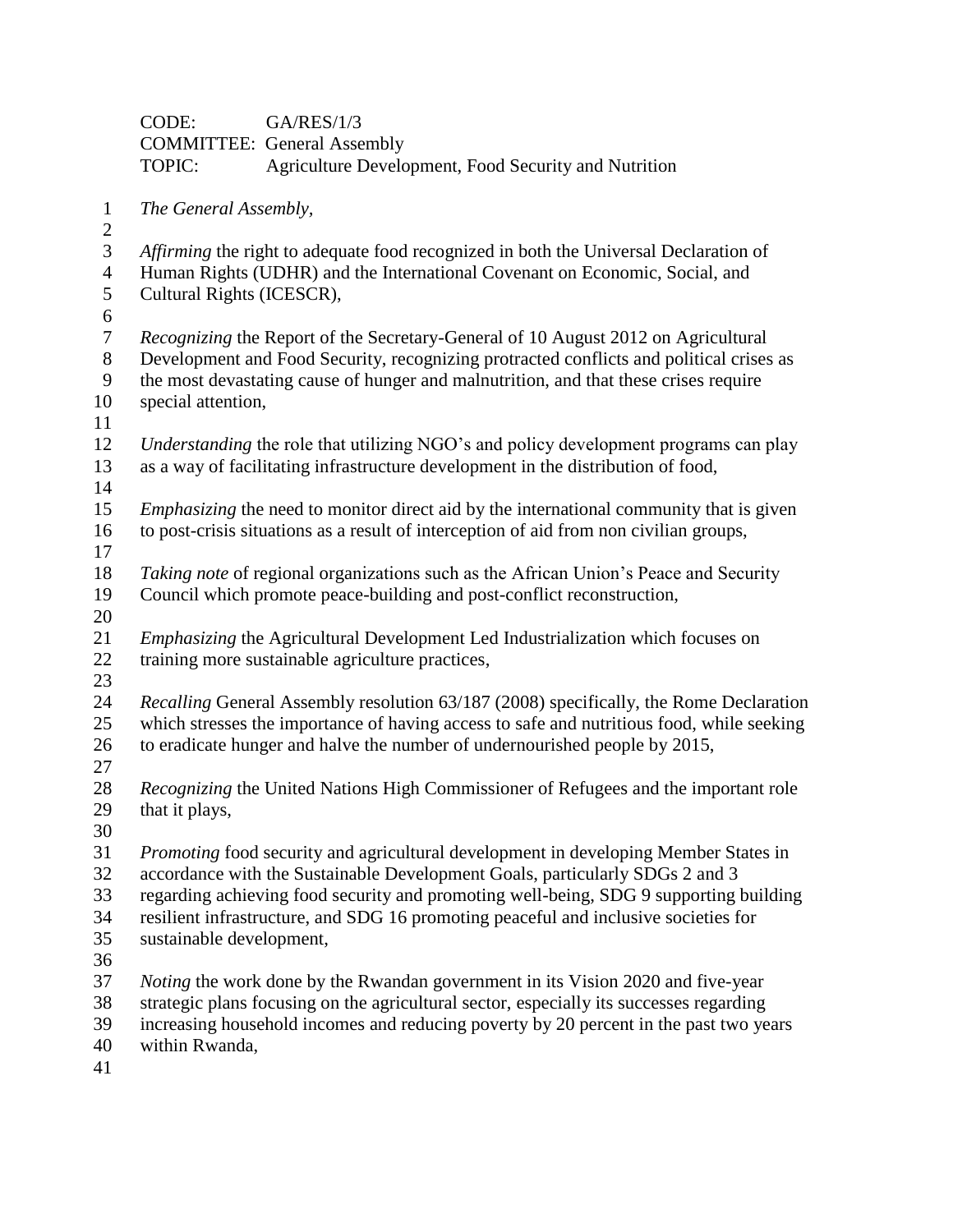| 42<br>43<br>44<br>45<br>46 |    | Reiterating the important task of the Joint Assessment Missions (JAM) under the<br>UNHCR and WFP Memorandum of Understanding which meets bi-annually and reports<br>on aid distribution, frequent monitoring, and makes recommendations regarding the<br>quality of ongoing food security operations, as needed, in post-conflict regions, |  |  |
|----------------------------|----|--------------------------------------------------------------------------------------------------------------------------------------------------------------------------------------------------------------------------------------------------------------------------------------------------------------------------------------------|--|--|
| 47<br>48<br>49             |    | Conscious of the Food and Agriculture Organization's (FAO) collaboration with the<br>European Union (EU) on a $E125$ million aid package to support small farmers,                                                                                                                                                                         |  |  |
| 50<br>51<br>52             |    | Taking into consideration the need for greater food accessibility for refugees and other<br>vulnerable populations,                                                                                                                                                                                                                        |  |  |
| 53                         |    | <i>Viewing</i> with appreciation the successes of the Doha Rounds, namely the eight-step                                                                                                                                                                                                                                                   |  |  |
| 54<br>55                   |    | Agricultural Agreement developed in the Doha Declaration, along with the Ninth<br>Ministerial Conference that focused on greater facilitation of trade,                                                                                                                                                                                    |  |  |
| 56                         |    |                                                                                                                                                                                                                                                                                                                                            |  |  |
| 57<br>58                   |    | Recognizing that many developing States lack the capability to address the agricultural<br>and societal effects of intrastate violence on their own, due to conflict and inadequate                                                                                                                                                        |  |  |
| 59                         |    | resources related to managing crises through monetary funds and infrastructure                                                                                                                                                                                                                                                             |  |  |
| 60                         |    | development,                                                                                                                                                                                                                                                                                                                               |  |  |
| 61                         |    |                                                                                                                                                                                                                                                                                                                                            |  |  |
| 62<br>63                   |    | 1. Encourages regional organizations such as the African Union's Peace and Security<br>Council, which promotes and implements peace-building and post-conflict                                                                                                                                                                             |  |  |
| 64<br>65                   |    | reconstruction activities, to provide support to states affected by intrastate conflict<br>with the purpose of:                                                                                                                                                                                                                            |  |  |
| 66                         |    | preventing the disruption of aid supplies;<br>a.                                                                                                                                                                                                                                                                                           |  |  |
| 67<br>68                   |    | providing international commitment and solidarity to the Sustainable<br>$\mathbf{b}$ .<br>Development Goals;                                                                                                                                                                                                                               |  |  |
| 69<br>70<br>71             |    | c. and supplying a nonmilitary deterrent to violent non-state actors that may seek to<br>disrupt aid supplies by the tacit threat of international involvement through the<br>presence of multinational personnel;                                                                                                                         |  |  |
| 72                         |    |                                                                                                                                                                                                                                                                                                                                            |  |  |
| 73<br>74                   |    | 2. <i>Encourages</i> the United Nations High Commissioner for Refugees (UNHCR) to work<br>in tandem with the FAO to distribute aid more effectively to refugees and internally                                                                                                                                                             |  |  |
| 75                         |    | displaced victims of crisis situations through;                                                                                                                                                                                                                                                                                            |  |  |
| 76                         |    | deploying of extension workers to rural areas to facilitate sustained knowledge<br>a.                                                                                                                                                                                                                                                      |  |  |
| 77                         |    | and skills transfer to smallholder farmers in accord with the Agricultural                                                                                                                                                                                                                                                                 |  |  |
| 78                         |    | Development Led Industrialization (ADLI) to assist in the training of effective                                                                                                                                                                                                                                                            |  |  |
| 79                         |    | and sustainable agricultural practices as aid is drawn down;                                                                                                                                                                                                                                                                               |  |  |
| 80                         |    | b. and transferring training responsibilities to local representatives as extension                                                                                                                                                                                                                                                        |  |  |
| 81                         |    | workers are phased out of the region;                                                                                                                                                                                                                                                                                                      |  |  |
| 82                         |    |                                                                                                                                                                                                                                                                                                                                            |  |  |
| 83<br>84<br>85             | 3. | Calls for the contribution of immediate and substantial aid in the form of food to<br>relieve immediate effects of the crisis by the UNHCR and FAO;                                                                                                                                                                                        |  |  |